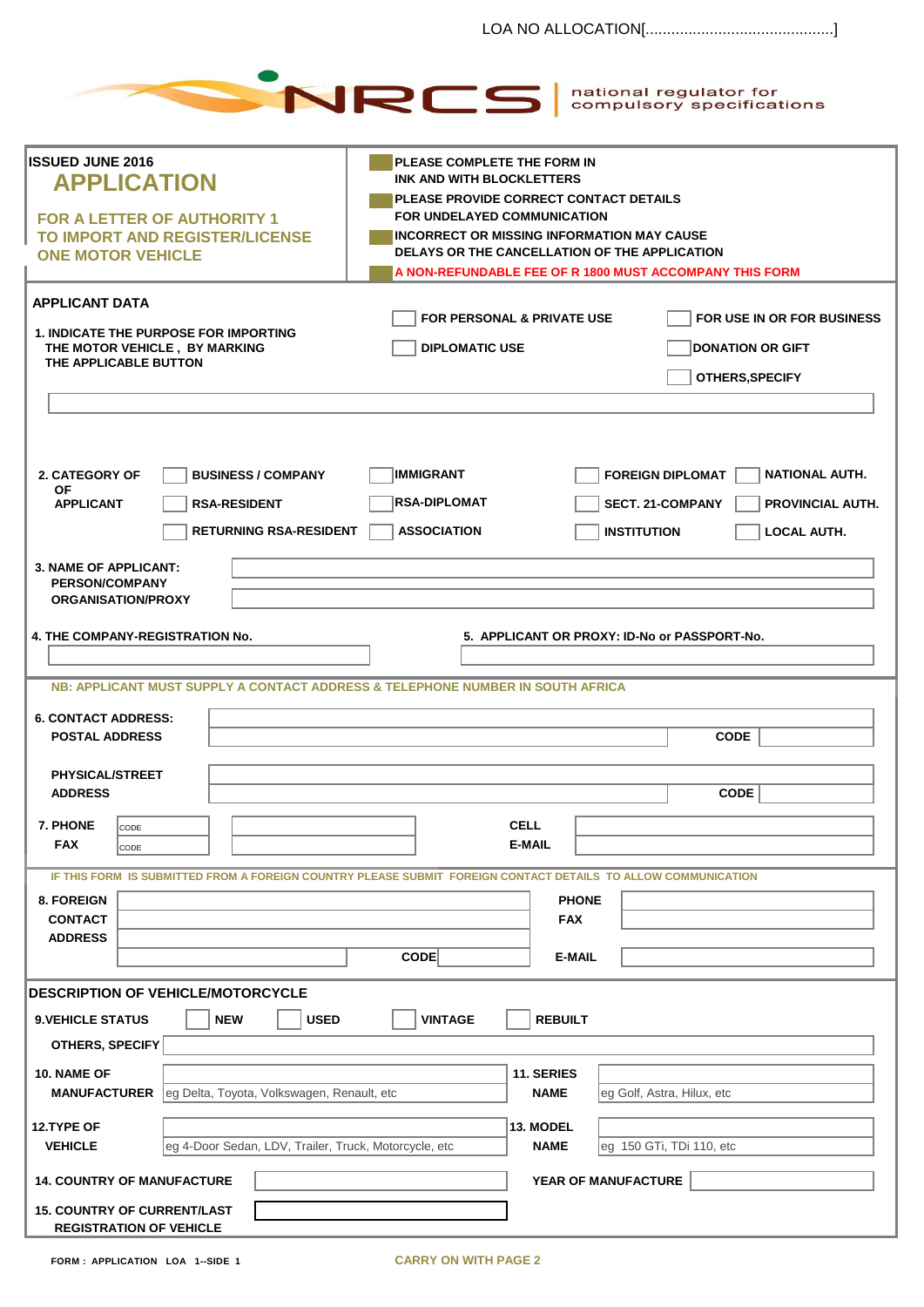| VEHICLE DATA 1 FOR MOTOR CYCLES / QUADRU CYCLES / TRI CYCLES ONLY                                                                                                                                                                         |                                                                                                    |
|-------------------------------------------------------------------------------------------------------------------------------------------------------------------------------------------------------------------------------------------|----------------------------------------------------------------------------------------------------|
| <b>CUBIC CM / CC</b><br><b>17. ENGINE CAPACITY</b>                                                                                                                                                                                        | <b>OFF ROAD</b><br><b>18. TYPE OF CYCLE</b><br><b>ROAD</b>                                         |
| <b>YES</b><br><b>19. SIDE CAR FITTED</b><br>NO                                                                                                                                                                                            | <b>ROAD</b><br><b>OFF ROAD</b><br><b>20. EXCLUSIVE FOR RACING</b>                                  |
| VEHICLE DATA 2 FOR ALL VEHICLES /MOTORCYCLE - LOA WILL NOT BE ISSUED WITHOUT TARE & GVM)                                                                                                                                                  |                                                                                                    |
| KG<br><b>21. TARE MASS</b><br>(EMPTY)                                                                                                                                                                                                     | 22. GROSS VEHICLE MASS - FULLY LOADED                                                              |
| <b>23. MAX PERMISSIBLE</b><br><b>SEATED</b><br><b>STANDING</b><br><b>OCCUPANTS</b>                                                                                                                                                        | <b>24. NUMBER OF AXLES</b><br>25. NO OF WHEELS                                                     |
| <b>RIGHT</b><br><b>CENTRE</b><br><b>26. STEERING WHEEL</b><br><b>POSITION</b>                                                                                                                                                             | <b>LEFT</b><br><b>NOT APPLICABLE</b>                                                               |
| FOR ALL VEHICLES<br><b>VEHICLE DATA 3</b>                                                                                                                                                                                                 |                                                                                                    |
| <b>27.ENGINE NUMBER</b>                                                                                                                                                                                                                   |                                                                                                    |
| 28. VEHICLE IDENTIFICATION NUMBER (VIN) OR CHASSIS NUMBER (ONE CHARACTER PER BLOCK)                                                                                                                                                       |                                                                                                    |
| 29. ALL LL VEHICLES NOT PREVIOUSLY LICENSED OR REGISTERED IN RSA:<br><b>PROOF OF COMPLIANCE TO SOUTH AFRICAN COMPULSORY SPECIFICATIONS</b><br>OR EQUIVALENT STANDARDS TO BE SUBMITTED WITH APPLICATION (EEC / ECE)                        |                                                                                                    |
| <b>Terms and conditions:</b>                                                                                                                                                                                                              |                                                                                                    |
| The NRCS reserves the right to cancel an application should the applicant fail to submit corrective action within 60 calendar<br>days, from the date of notice of the non-compliance report.                                              |                                                                                                    |
| Written notice must be given by the applicant should they wish to cancel the application, this notice must be given not<br>later than seven days from the date of submission of an application form to NRCS.                              |                                                                                                    |
| Upon signing this application form, the applicant undertakes to abide by the terms and conditions stipulated hereto. The<br>applicant agrees that the application is subject to the above terms and conditions as determined by the NRCS. |                                                                                                    |
| No exceptions will be allowed.                                                                                                                                                                                                            |                                                                                                    |
| <b>APPLICANT SIGNATURE</b>                                                                                                                                                                                                                |                                                                                                    |
| <b>SIGNED AT</b>                                                                                                                                                                                                                          | <b>DATE</b><br><b>YEAR</b><br>DAY<br><b>MONTH</b>                                                  |
| <b>SIGNATURE</b>                                                                                                                                                                                                                          | <b>PRINT NAME</b>                                                                                  |
| PLEASE INDICATE HOW YOU WISH TO RECEIVE THE LOA-CERTIFICATE:<br><b>COLLECT AT NRCS</b><br><b>REGISTERED MAIL</b>                                                                                                                          | <b>ADDITIONAL COSTS FOR DELIVERY</b><br><b>COURIER IN RSA + R80</b><br><b>OVERSEAS MAIL + R100</b> |
| IFOR NRCS USE ONLY<br>FOR. DIPL.<br>FOREIGN VEH.                                                                                                                                                                                          | SA DIPL<br>SA.RESIDENT<br><b>ORGINASATION</b><br><b>IMMIGR</b>                                     |
| SA-MANUF.VEH.<br>RETURN.SA. RESID.<br><b>APPLICATION RECEIVED ON</b><br><b>PAYMENT RECEIVED ON</b>                                                                                                                                        | SECT.21 COMP.<br>TEMP.RESID.<br><b>BUSIN</b><br><b>AMOUNT</b><br>BT ET                             |
| ΒY<br><b>PAYMENT RECEIVED ON</b>                                                                                                                                                                                                          | <b>RECEIPT No</b><br><b>AMOUNT</b><br>BT ET                                                        |
| <b>YES</b><br><b>NO</b><br><b>APPLICATION COMPLETE?</b>                                                                                                                                                                                   | <b>RECEIPT No</b><br>DATE<br><b>ADDITIONAL INFORMATION / REMARKS:</b>                              |
| <b>YES</b><br><b>QUALIFY FOR LOA?</b><br><b>NO</b>                                                                                                                                                                                        |                                                                                                    |
|                                                                                                                                                                                                                                           |                                                                                                    |
| <b>COLLECTED</b><br><b>REG MAIL</b><br><b>COURIER</b><br><b>LOA DISTRIBUTED</b>                                                                                                                                                           |                                                                                                    |
| <b>DATE</b>                                                                                                                                                                                                                               |                                                                                                    |
| <b>SIGNATURE OF RECIPIENT</b>                                                                                                                                                                                                             |                                                                                                    |
|                                                                                                                                                                                                                                           | <b>RESTRICTIONS/LIMITATIONS:</b>                                                                   |
|                                                                                                                                                                                                                                           |                                                                                                    |
| <b>PRINT NAME</b>                                                                                                                                                                                                                         |                                                                                                    |
| <b>TIME</b><br>DATE COLLECTED                                                                                                                                                                                                             | ATTACH OFFICIAL RECEIPTS / SLIPS / DELIVERY DOCUMENTS HERE                                         |

| <b>FORM: APPLICATION LoA1--SIDE 2</b> |  | Page 2 |
|---------------------------------------|--|--------|
|                                       |  |        |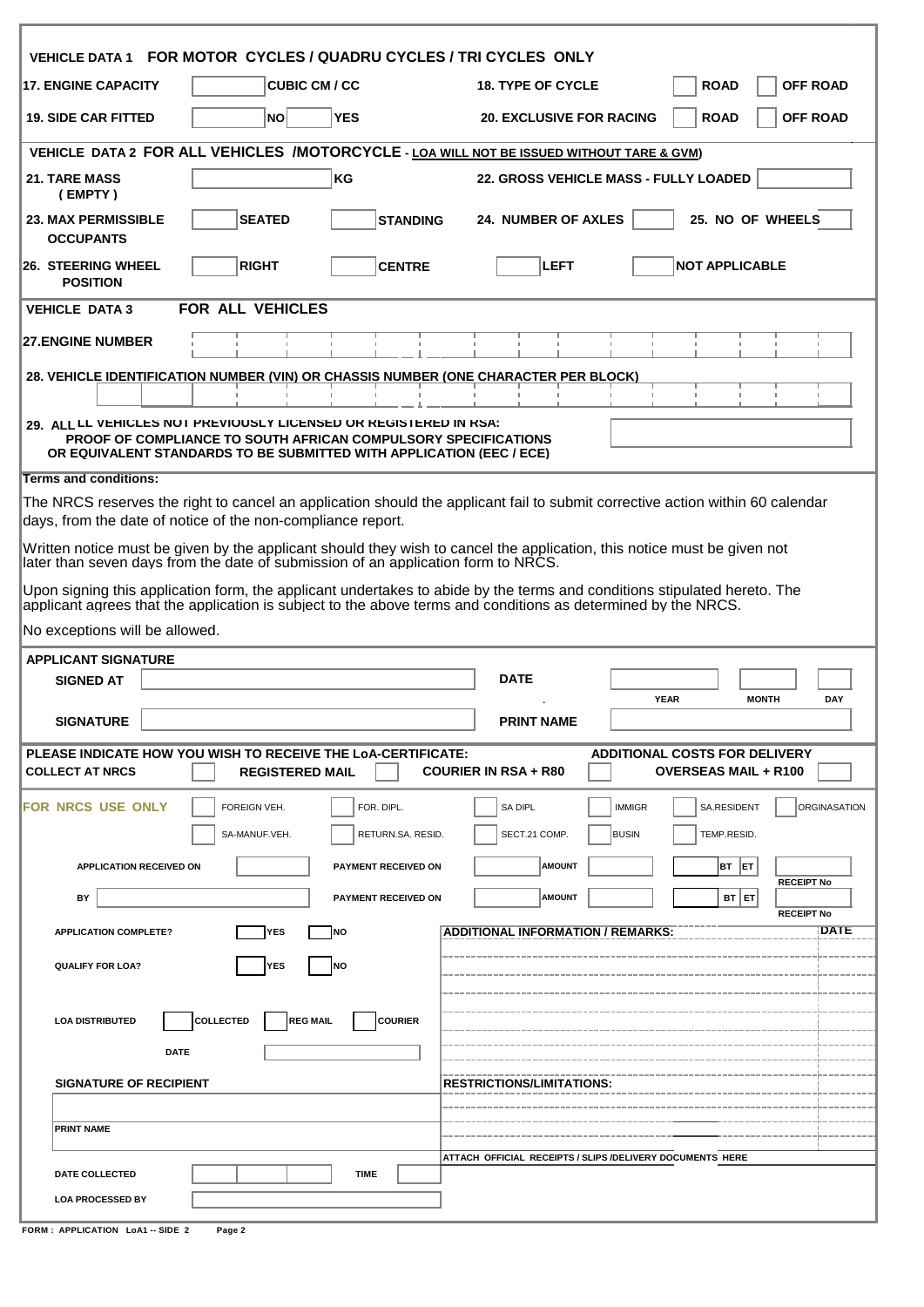

#### **REQUIREMENTS FOR APPLICATION FOR LETTER OF AUTHORITY (LOA)**

#### **PLEASE READ THE FOLLOWING INSTRUCTIONS CAREFULLY BEFORE COMPLETING THE APPLICATION**

| 1. | Submit ONLY the documentation required.     |                                                                               |
|----|---------------------------------------------|-------------------------------------------------------------------------------|
| 2. |                                             | Do not submit original documents where certified copies are required. NRCS    |
|    |                                             | cannot accept responsibility for lost documents.                              |
| 3. |                                             | All documentation must be in English language. A certified translation may be |
|    |                                             | required and must be submitted where applicable.                              |
|    |                                             |                                                                               |
| 4. |                                             | The turnaround time for processing an LOA could take up to 120 calendar       |
|    |                                             | days, depending on the accuracy of the information submitted and payment      |
|    | of the applicable fee.                      |                                                                               |
| 5. |                                             | An application must be completed and signed by an applicant, or in case of    |
|    |                                             | organizations or companies, by an appointed proxy. In all instances, the      |
|    |                                             | name of the applicant or proxy and the identity document or passport number   |
|    |                                             | must be specified on the application (Questions 4/5/6).                       |
| 6. | Delivery of an LOA certificate:             |                                                                               |
|    |                                             | If the LOA certificate is not collected at the Pretoria NRCS office, please   |
|    |                                             | indicate the method of delivery by clearly specifying the following:          |
|    |                                             | Registered mail - postal (e.g. PO Box) OR street address; or                  |
|    |                                             | Courier - street (physical) address                                           |
|    |                                             | Note: courier service cannot deliver to Box numbers.                          |
| 7. |                                             | The cost for courier delivery service shall be borne by an applicant as       |
|    |                                             | applicable. Applicants from foreign countries must make own arrangements      |
|    |                                             | for courier delivery for which documents shall be collected from the NRCS     |
|    | offices.                                    |                                                                               |
| 8. |                                             | Applications will only be considered once a non-refundable LOA fee of         |
|    | R 1800. 00 has been received by NRCS.       |                                                                               |
|    |                                             | Payment of LOA fees to the bank details listed should be preferably paid to   |
|    |                                             | the NRCS bank account via direct bank deposit or electronic transfer. Proof   |
|    |                                             | of registered bank payment must be submitted to the LOA office for            |
|    | verification.                               |                                                                               |
|    |                                             |                                                                               |
|    | <b>Banking Details:</b><br>Name of Account: | <b>NRCS</b>                                                                   |
|    |                                             | <b>ABSA Bank</b>                                                              |
|    | Name of Bank:<br>Branch:                    |                                                                               |
|    | Branch code:                                | <b>Brooklyn Branch</b><br>335345                                              |
|    | <b>Account No:</b>                          | 4072161682                                                                    |
|    | <b>Swift Code:</b>                          |                                                                               |
|    | Our Reference No:                           | ABSAZAJJ (for international money transfers)<br>00663437 plus applicant name  |
|    |                                             |                                                                               |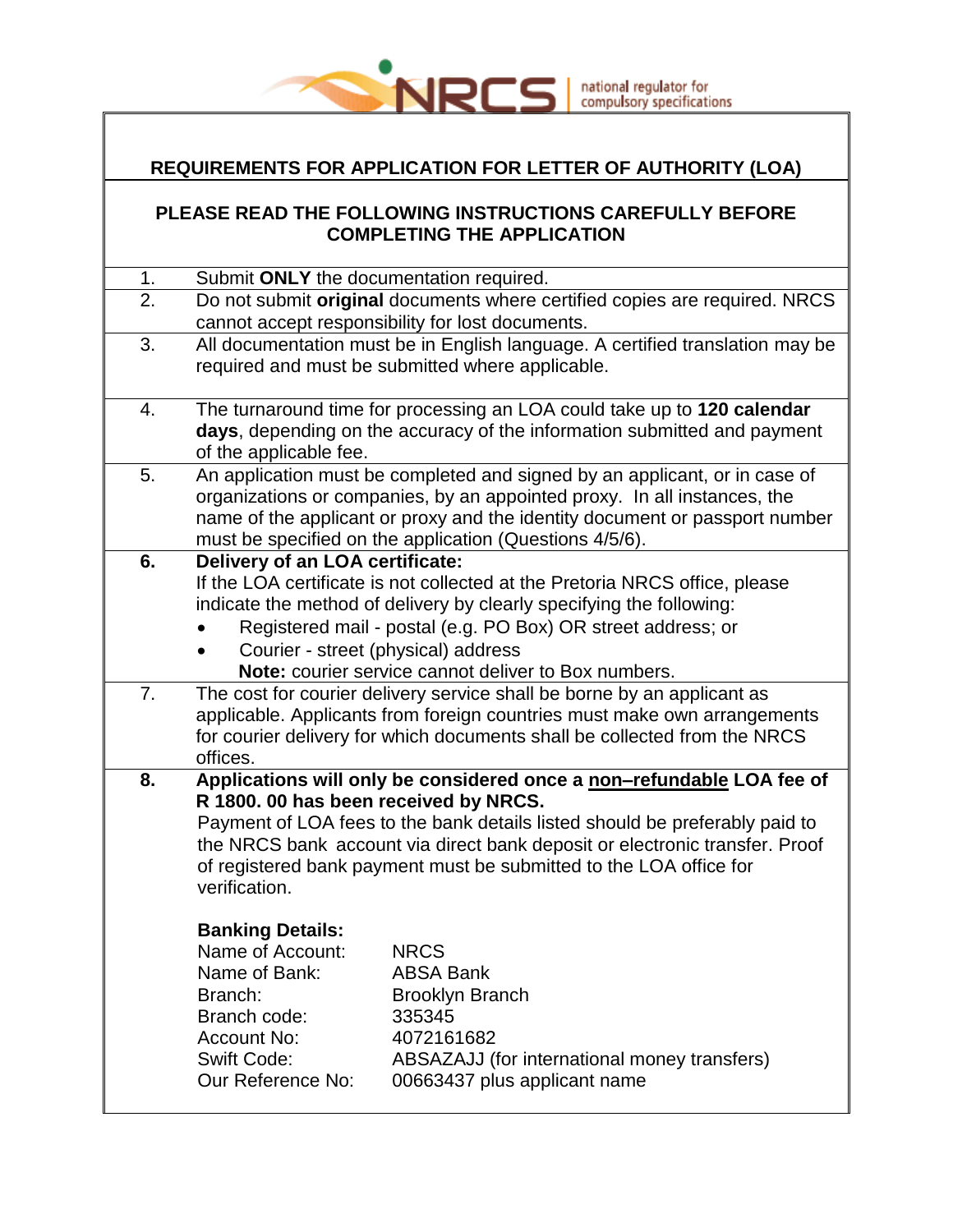|     | national regulator for<br>compulsory specifications                                                                                                                                                                                                                                                                                                                                                                                                                                                                                                                                                                                                                     |
|-----|-------------------------------------------------------------------------------------------------------------------------------------------------------------------------------------------------------------------------------------------------------------------------------------------------------------------------------------------------------------------------------------------------------------------------------------------------------------------------------------------------------------------------------------------------------------------------------------------------------------------------------------------------------------------------|
|     | Important notes:                                                                                                                                                                                                                                                                                                                                                                                                                                                                                                                                                                                                                                                        |
| 9.  | Money transfers must be made out to the National Regulator for<br><b>Compulsory Specifications or NRCS;</b><br>Transfers must be in RSA currency only $-$ Rands (R); and<br>$\bullet$<br>When transferring funds into the above account, kindly ensure to quote<br>our reference: 00663437 plus the applicant name.<br>Certificate of Conformity (item 29 of the application form), shall apply<br>for all motor vehicles not previously licensed or registered in the<br>country.<br>Proof of Compliance with the South African Compulsory Vehicle<br>Specifications and Road Traffic Regulations for all vehicles models may be<br>submitted in the following format: |
|     | A letter from the vehicle manufacturer certifying that the vehicle model in<br>question meets the South African requirements or equivalent EEC or ECE<br>regulations or; or<br>A certificate of conformity issued in accordance with the South African<br>standards or equivalent EEC or UN ECE regulations.                                                                                                                                                                                                                                                                                                                                                            |
| 10. | An import permit should be obtained from the International Trade<br>Administration Commission (ITAC) (Department of Trade & Industries).<br>Contact details: Tel: 012 - 394 3610, website: www.itac.org.za.                                                                                                                                                                                                                                                                                                                                                                                                                                                             |
| 11. | <b>Submission of LOA applications:</b><br>Applications for LOA may be submitted to the following NRCS personnel<br>according to the alphabetic allocation. The first letter of the applicant`s<br>surname or company name whichever is applicable, denotes the designated<br>NRCS contact person.<br>A. Sifiso: LOA 2, LOA 3, exemption letters, diplomats & donations<br>E-mail: phakatsz@ nrcs.org.za;<br>B. Charlotte: $D, E, F, M, O, P, Q, T ∪ U$<br>Email: makouck@ nrcs.org.za;<br>C. Vuyo: I, J, K, L, R, S, V & W<br>E- mail: ngelene@ nrcs.org.za;<br>D. Rosina: $A, B, C, G, H, N, X, Y & Z$<br>E-mail: maponyrm@nrcs.org.za                                 |
|     | All LOA general queries contact NRCS call centre at +27 12 482 8700                                                                                                                                                                                                                                                                                                                                                                                                                                                                                                                                                                                                     |
|     |                                                                                                                                                                                                                                                                                                                                                                                                                                                                                                                                                                                                                                                                         |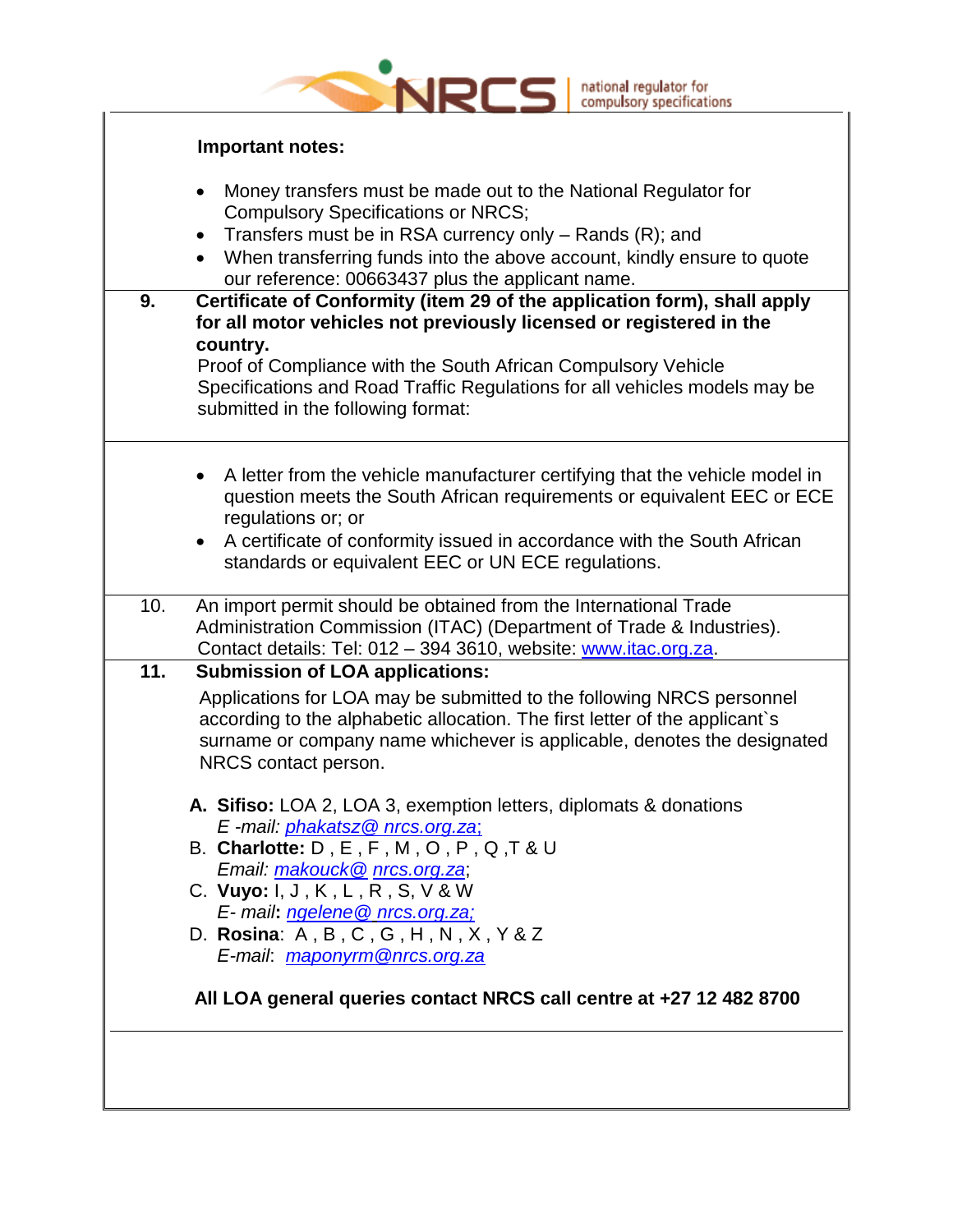

Hand delivered, postal and/or courier applications may be delivered to Any of the following addresses as applicable:

#### **Postal Address for Registered Mail & Postnet overnight delivery:** National Regulator for Compulsory Specification Private Bag X25 Brooklyn 0075

 **OR**

#### **Street address for personal or courier service** National Regulator for Compulsory Specifications (NRCS) 1 Dr lategan Road Groenkloof Pretoria 0181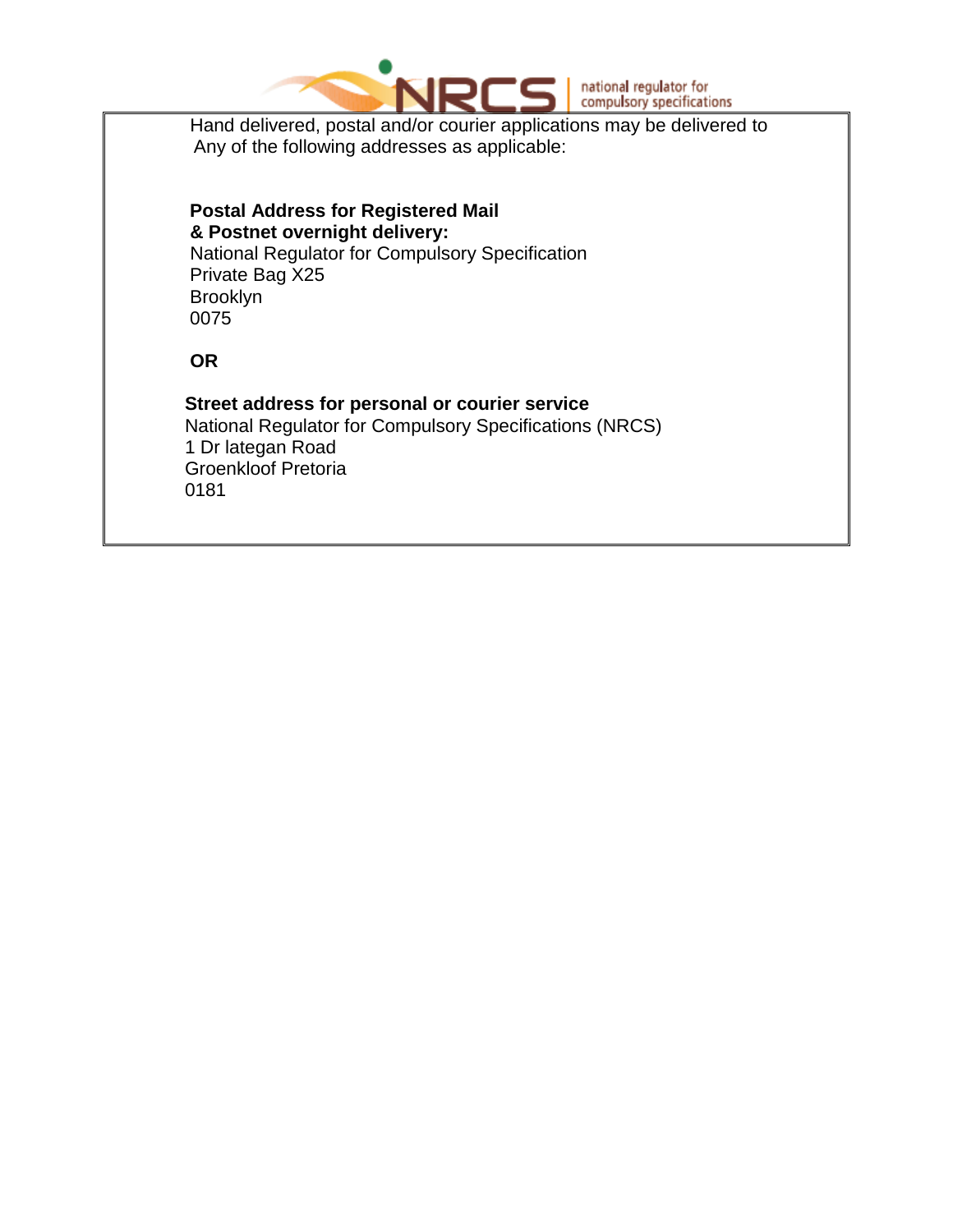

## national regulator for<br>compulsory specifications

### **INFORMATION REQUIRED IN RESPECT OF LOA APPLICATIONS SUBMITTED BY INDIVIDUAL/ORGANIZATION OR COMPANY**

| NB: This is the minimum documentation required and must be submitted<br>with the application. Additional documentation may be required if deemed |
|--------------------------------------------------------------------------------------------------------------------------------------------------|
|                                                                                                                                                  |
| necessary. The NRCS may at its own discretion, prescribe that an                                                                                 |
| inspection to be carried on a vehicle.                                                                                                           |
|                                                                                                                                                  |

#### **A. NEW FOREIGN VEHICLES INCLUDING TRAILERS AND MOTORCYCLES AS APPLICABLE**

- Certified copies sent by post /courier or colour scanned documents sent by email may be submitted, faxed copies not accepted;
- Proof of compliance with the South African compulsory specifications or equivalent European EEC Regulations or ECE directives issued by the relevant authority or technical service. Refer to question 29 of the LOA application form;
- Certified copy of an identity document or passport of applicant or proxy;
- Proof of purchase or ownership of the vehicle in a form of commercial Invoice or bill of lading/air weigh-bill;
- Proof of payment to the NRCS bank account of the applicable LOA fee

**NOTE:** Left-hand drive vehicles which were previously not registered in the Republic may not be issued with LOA, unless granted an exemption in terms of the relevant legislation.

#### **B. USED FOREIGN VEHICLES INCLUDING TRAILERS AND MOTORCYCLES AS APPLICABLE**

- Certified copies sent by post /courier or colour scanned documents sent by email may be submitted, faxed copies not accepted;
- Proof of compliance with the South African compulsory specifications or equivalent European EEC Regulations or ECE directives issued by the relevant authority or technical service. Refer to question 29 of the LOA application form;
- Certified copy of an identity document or passport of applicant or proxy;
- Proof of purchase or ownership of the vehicle in a form of commercial Invoice or bill of lading/air weigh-bill;
- Vehicle registration documents in foreign country, officially translated, if not in English **OR** proof of ownership of the vehicle if registered in the applicant's name;
- Request for police clearance where applicable; and
- Proof of payment to the NRCS bank account of the applicable LOA fee